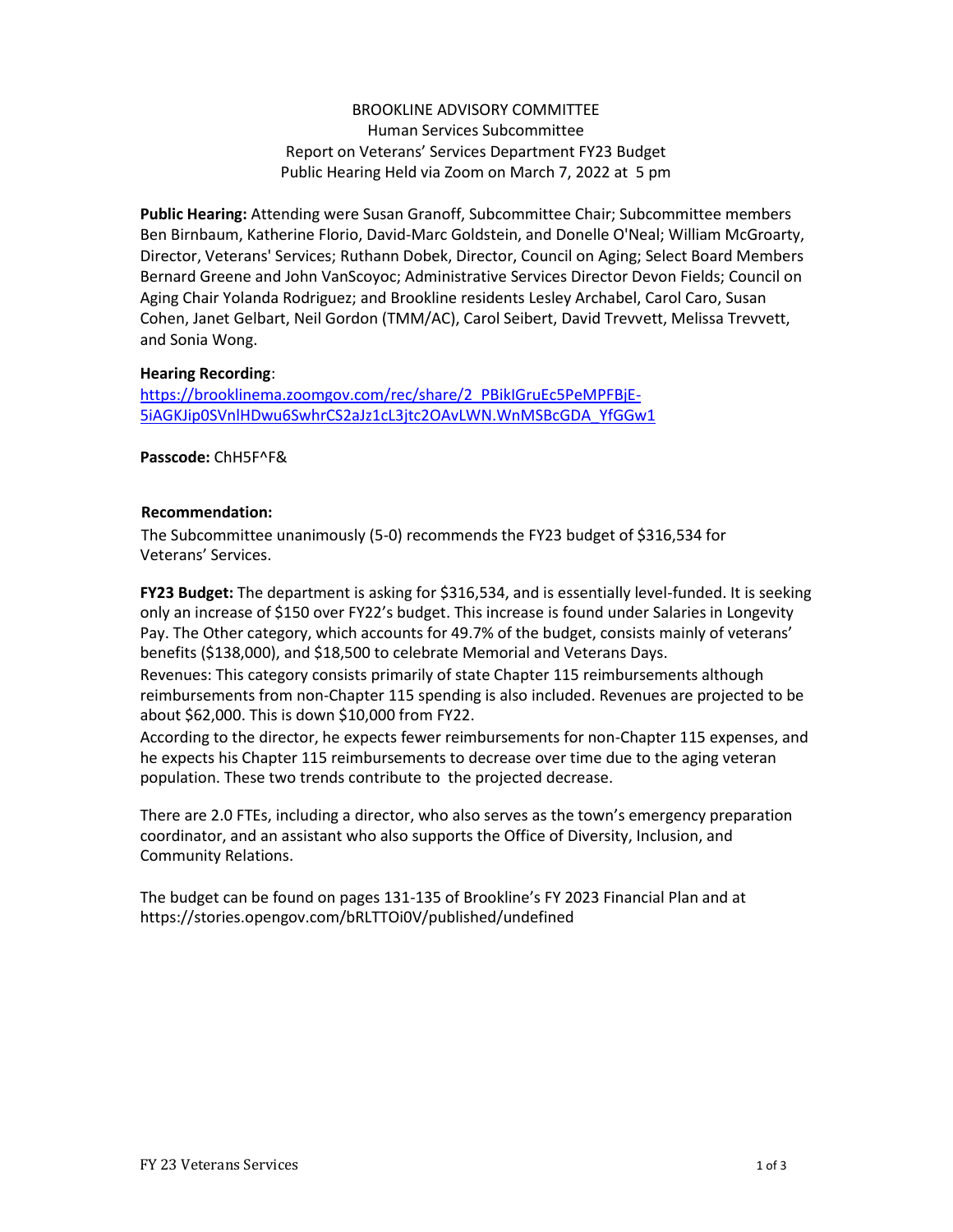|                               | <b>FY21 Actuals</b> | FY22 Budget | FY23 Budget | Variance   |
|-------------------------------|---------------------|-------------|-------------|------------|
| <b>SALARIES</b>               | \$157,749           | \$154,997   | \$155,147   | \$150      |
| <b>SERVICES</b>               | 1,788               | 2,388       | 2,388       | 0          |
| <b>SUPPLIES</b>               | 194                 | 1,150       | 1,150       | 0          |
| <b>OTHER</b>                  | 103,093             | 157,339     | 157,339     | 0          |
| <b>BUDGETED CAPITAL</b>       | 459                 | 510         | 510         | 0          |
|                               |                     |             |             |            |
| <b>Total</b>                  | \$263,282           | \$316,384   | \$316,534   | \$150      |
|                               |                     |             |             |            |
|                               | <b>FY21 Actuals</b> | FY22 Budget | FY23 Budget | Variance   |
| <b>REVENUES</b>               | \$70,594            | \$72,642    | \$62,341    | $-$10,301$ |
|                               |                     |             |             |            |
| <b>Revenues Less Expenses</b> | \$70,594            | \$72,642    | \$62,341    | $-$10,301$ |

#### **Discussion**

The department, as mandated by state law, assists eligible veterans and their dependents with financial aid and, for those who meet eligibility requirements, assistance with medical bills. The Department is reimbursed by the Commonwealth for 75% of approved benefit expenditures. The Veterans Affairs staff also helps veterans obtain benefits from the Veterans Administration (VA) and other federal programs.

Over the past year, the department has been seeing people by appointment Monday through Thursday, and working with people over the phone when possible. This is an adjustment required by the on-going pandemic, and because many veterans are older, frail, and because of health concerns, and susceptible at higher rates to all illness.

According to Director McGroarty, the population served is an aging one, frail and susceptible at higher rates to illness: World War II veterans are in their nineties; Korean veterans are in their eighties; Vietnam veterans are in their late sixties and seventies; Gulf War veterans range in age from fifty to seventy; and those who fought the War on Terror were in their twenties when they began to qualify for veterans' services and some are in their fifties now.

The number of veterans in Brookline is difficult to measure; the department becomes aware of veterans when they need the department's services. Most of the veterans served are men; less than ten percent are women. There is real concern that women who have served have been so marginalized for their service that they are not applying for the benefits they've earned. We were told of one widow, a World War II pilot, who had applied for her husband's benefits when she was entitled to a larger sum in her own right. The department took the time to discover this, and to get her the money she had earned for her years of service.

Some retired veterans can be helped with a few hundred dollars a month to cover rapidly rising rents and also purchase their prescriptions, but because their income is above the poverty line, they may not qualify for the state's Chapter115 benefits. The department works to find a service connected disability - often loss of hearing - that will open up federally administered benefits.

A means test placed on veteran's care by the Bush administration in the early 2000s makes it